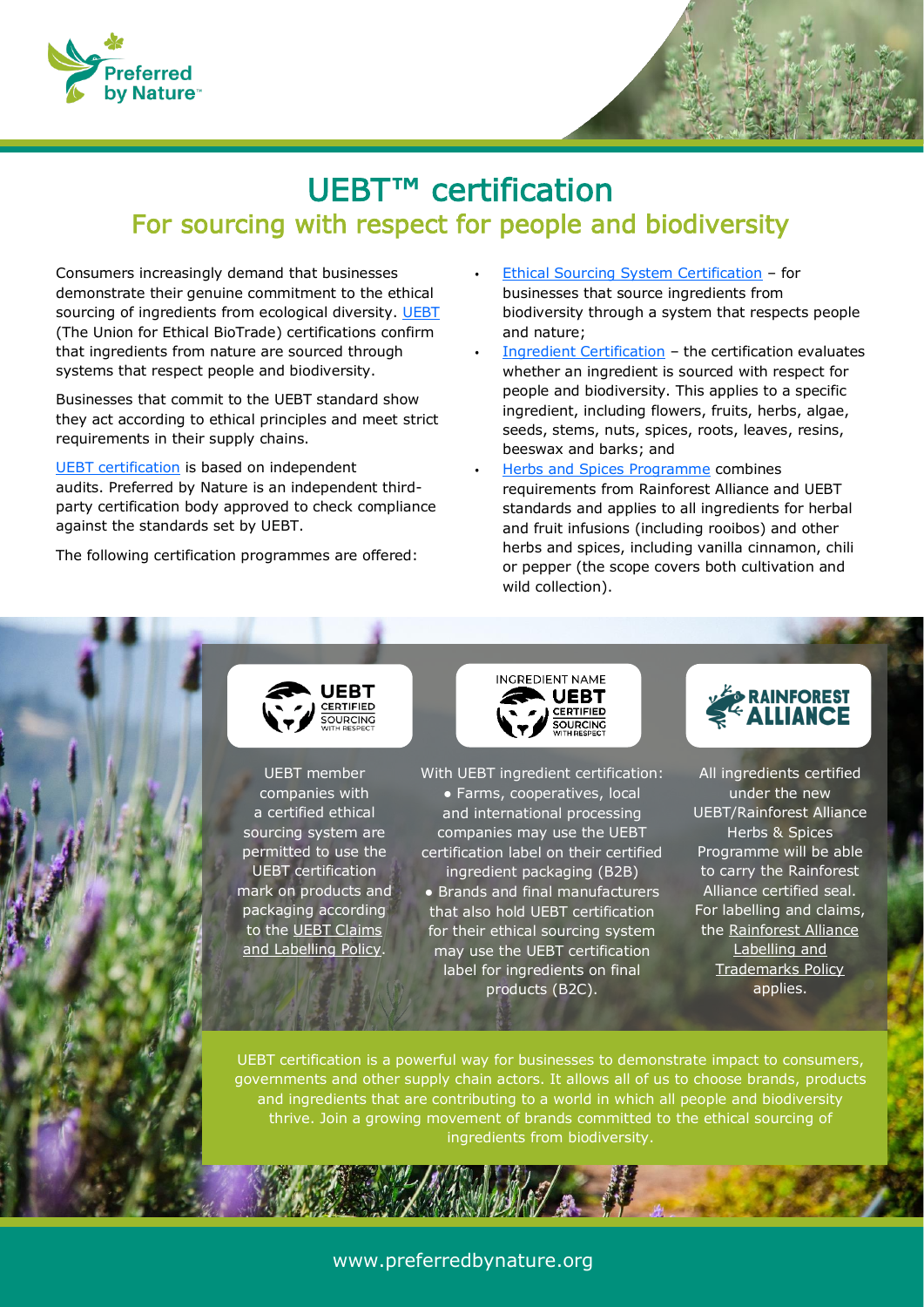



## Certification process in brief

All organisations seeking UEBT (or UEBT/Rainforest Alliance) certification must become UEBT members, with membership adjusted to different types of organisations. Learn more on membership requirements linked to certification [here.](https://uebt.org/natural-ingredient-certification) You can learn more about UEBT's membership on [UEBT's website.](https://uebt.org/membership)

#### Here are the steps to become certified:

Upon your contacting UEBT, you receive an application form. Once both sides sign it, we proceed with the service request form. Based on the information shared, we will provide a pricing proposal. Following its approval, we will assign a contact person to follow up and arrange the audits.



After accepting the proposal and signing the [Service Agreement,](https://preferredbynature.org/library/template/preferred-nature-service-agreement-template) you need to prepare for certification by ensuring compliance with all the certification requirements, which involves developing and implementing a requirements-based system. This includes assigning responsibilities, developing procedures and training relevant staff.



An auditor prepares the audit plan and shares it with the potential certificate holder (CH). Once all relevant details and audit dates are agreed upon, we will conduct an **audit** to check if your system functions well. This is done through document reviews, field observation and interviews with your staff.



When the audit is completed, we will prepare a written report describing the audit results and compliance with the critical control points of the certification checklist.

The draft report will be submitted to UEBT for review no later than three weeks after the last day of the audit. UEBT reviews it and sends feedback to the certification body (CB) and afterward, the CB will send the report to the CH. The CH must receive the report no later than after six weeks from the last day of the audit. The client (CH) has 14 days to prepare a working plan addressing the main findings and non-conformities reported by the auditor and to submit it to the CB for final review (it takes seven days from the moment the working plan is sent to the CB).



UEBT does a final review and if there are no additional requirements/suggestions, the UEBT secretariat staff issues the certificate.

The entire process referred to above should be completed within a max. of three months from the last day of the audit.



Max. 3 months



If the procedures and rules are disrespected, some penalties can be imposed on CHs. It can be either the first-level sanction, which is a **certificate suspension** (up to 3 months) or a higher-level penalty, i.e. permanent termination of the certificate. Please check the [UEBT website](https://uebt.org/certification-1) for details.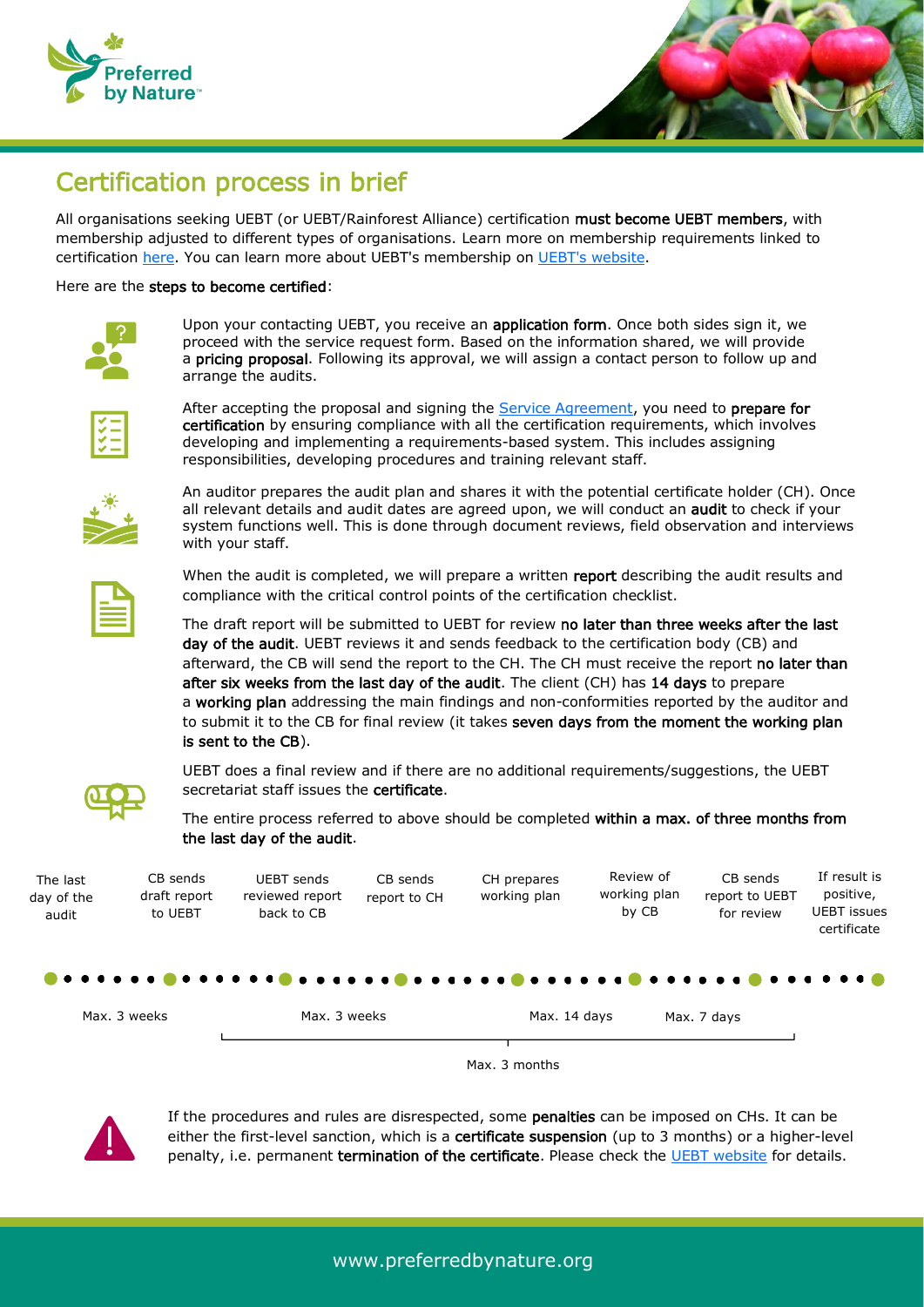



#### Trust experience and expertise

[Preferred by Nature](https://preferredbynature.org/) is an international non-profit organisation focusing on practical solutions to drive positive impacts in production landscapes and supply chains.

For nearly 30 years, we have worked to support better land management and business practices that benefit people, nature and the climate in 100+ countries. We have certified over 2 million hectares of agriculture farms and over 800,000 farmers worldwide against international sustainability standards.

Our team is well-equipped to provide services to large international corporations with global supply chains in agricultural and forest products, as well as engage with smallholders and community enterprises that are essential drivers of impact on the ground.

#### Credible social and environmental standards

As a subscriber to the [ISEAL Alliance,](https://www.isealalliance.org/) we are committed to creating credible social and environmental standards. Our work with certification systems extends far beyond auditing. With our expertise in conducting 5,000+ audits annually worldwide, we actively engage with eco-labelling

schemes to advocate for ongoing improvement and increase credibility and impact.

We are a certification body approved to conduct audits for several certification programmes, including agricultural schemes such as GLOBALG.A.P. and [Rainforest Alliance Sustainable Agriculture.](https://preferredbynature.org/certification/rasa)

As, despite the growth of different tools to improve production and sourcing practices, the market was missing a common framework, with clear indicators, that everyone could use, we have developed the [Sustainability Framework](https://preferredbynature.org/services/sustainability-framework) – a universal set of principles and criteria representing the core aspects of sustainability across all commodities and supply chains.

We are mission-driven, which is reflected in our focus on delivering our services with integrity and professionalism.



### Contact us

Marko Stancic UEBT Technical Lead

+381 600 100 188 mstancic@preferredbynature.org



The [Union for Ethical BioTrade](https://www.ethicalbiotrade.org/) (UEBT) is a non-profit association that promotes sourcing with respect. It is internationally recognised for its efforts in advancing business contributions to sustainable development goals: working to regenerate nature and secure a better future for people through ethical sourcing of ingredients from biodiversity. UEBT sets good practices for how companies and their suppliers source specialty ingredients for the beauty, food, natural pharmaceuticals, flavours & fragrances, herbs and spices sectors, among others.

Preferred by Nature is an independent third-party certification body approved to conduct evaluations against the requirements of the UEBT Certification for organisations worldwide.

## 1,003 supply chains\*

 in which UEBT members are improving sourcing practices

## 316

 from biodiversity UEBTingredients\* verified or certified

## 85

countries\* which UEBT members are sourcing from

## UEBT members\*\* 93

globally

Source: UEBT website As of December 2020 \*\* As of March 2022

#### www.preferredbynature.org